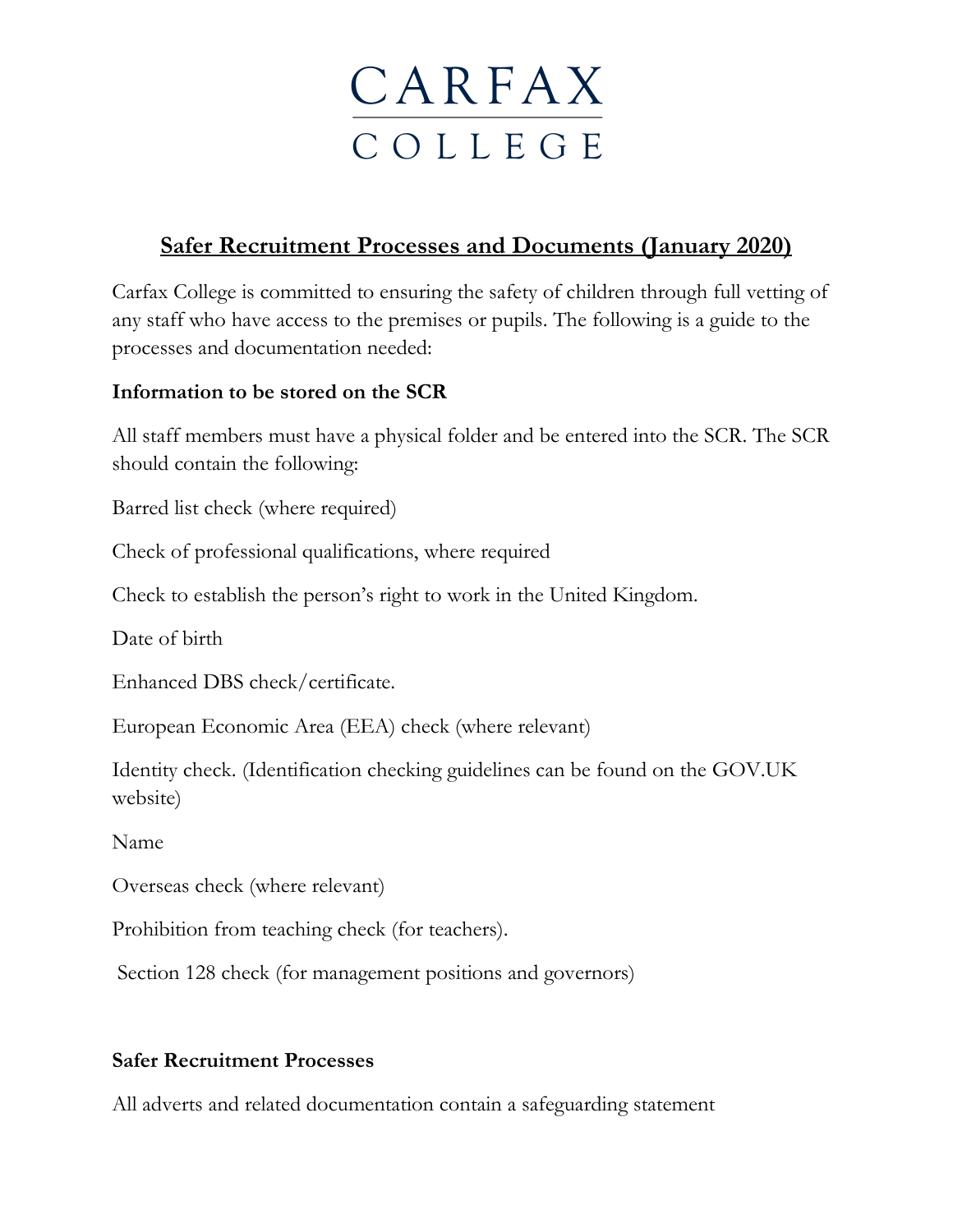## **CARFAX** C O L L E G E

All job descriptions contain details regarding the staff members safeguarding responsibility

There are at least 2 individuals involved in the entire recruitment process from shortlisting through to interview and selection

A self-declaration by applicants about previous convictions (fit to work form).

References are requested prior to interview (where possible)

The provision of at least 2 references.

The first referee is the previous or current employer (where possible)

All interviews are carried out face to face (may include skype)

Evidence of identity and any relevant qualifications provided at interview

Any missing information or vague details are followed up at interview with candidate

All interview panels contain a member who has up to date safer recruitment certificate.

References are followed up and verified with a phone call to referee.

Risk assessments where appropriate are in place, updated annually and shared with appropriate staff members

All staff / volunteers being subject to DBS checks where required.

All successful candidates are subject to appropriate checks (see single central record requirements)

The results of recruitment checks are securely stored on the SCR and in physical personnel files.